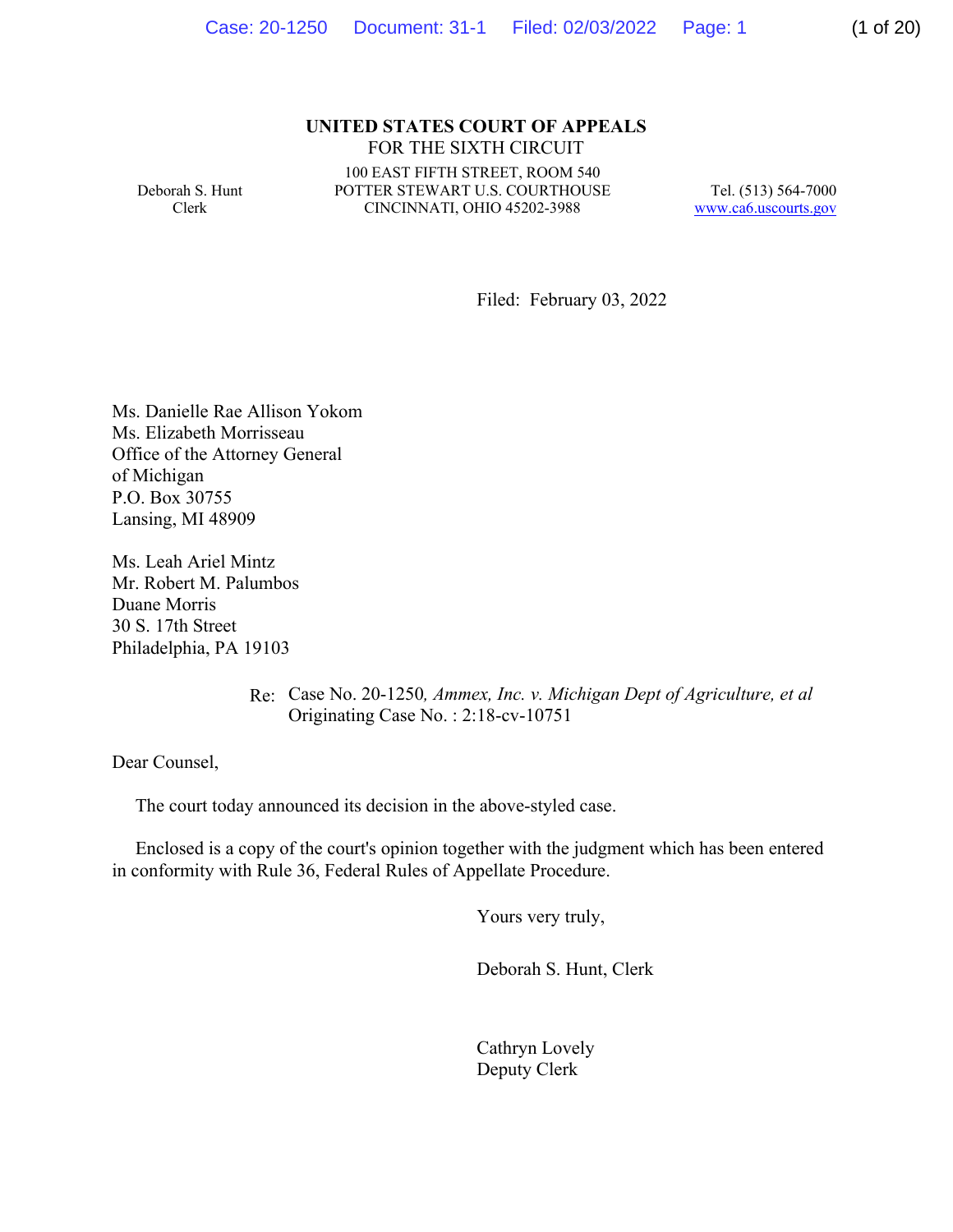cc: Ms. Kinikia D. Essix

Enclosures

Mandate to issue.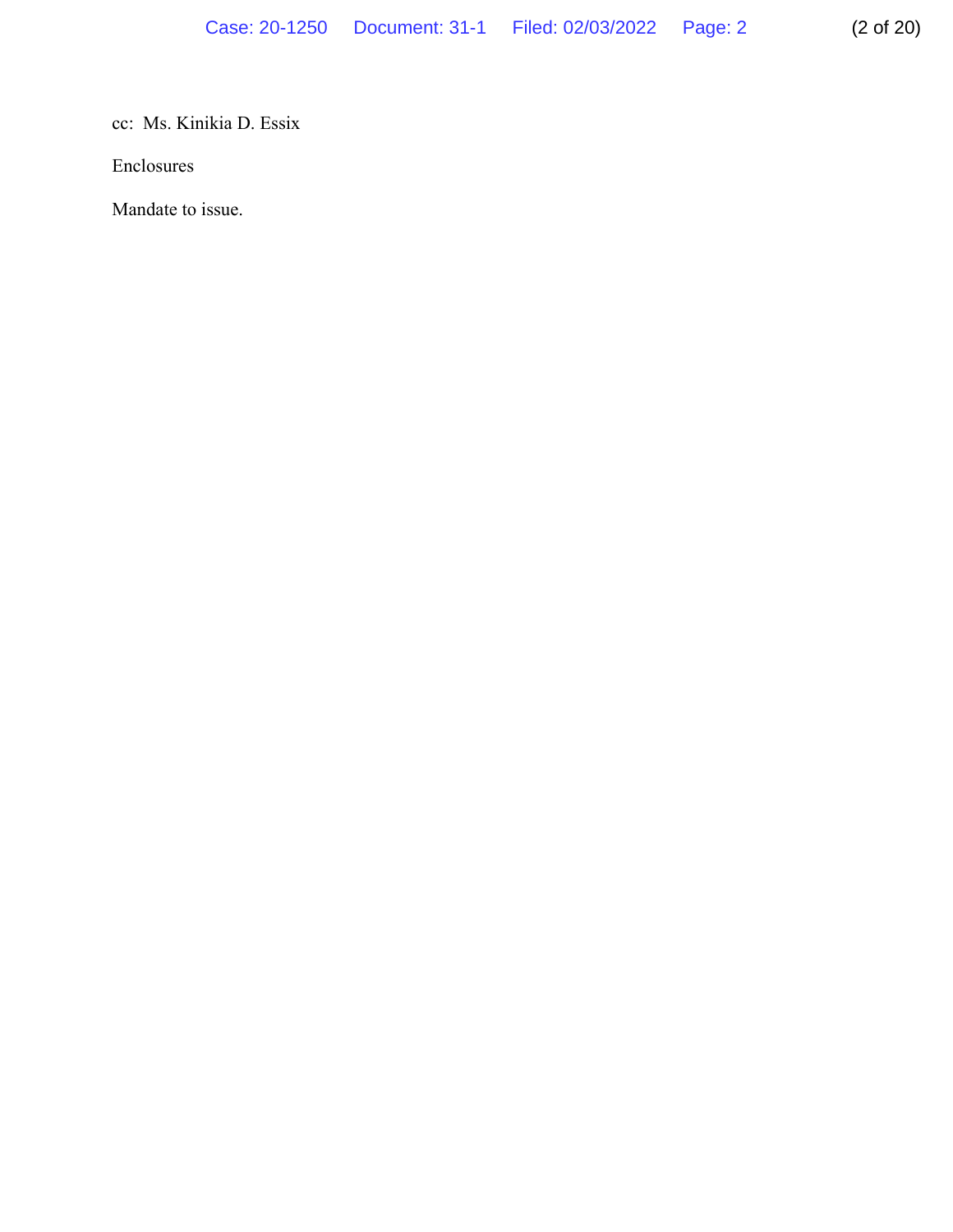RECOMMENDED FOR PUBLICATION Pursuant to Sixth Circuit I.O.P. 32.1(b)

File Name: [22a0022p.06](https://22a0022p.06)

## **UNITED STATES COURT OF APPEALS**

#### FOR THE SIXTH CIRCUIT

AMMEX, INC.,

│ *Plaintiff-Appellant*, │

> No. 20-1250

*v*.

GARY MCDOWELL, Director for the Michigan | Department of Agriculture & Rural Development, *Defendant-Appellee*. │

Appeal from the United States District Court for the Eastern District of Michigan at Detroit. No. 2:18-cv-10751—Laurie J. Michelson, District Judge.

│

│ ┘

Argued: March 9, 2021

Decided and Filed: February 3, 2022

Before: GRIFFIN, WHITE, and BUSH, Circuit Judges.

#### **COUNSEL**

 $\overline{\phantom{a}}$  , where  $\overline{\phantom{a}}$ 

 **ARGUED:** Leah A. Mintz, DUANE MORRIS LLP, Philadelphia, Pennsylvania, for Appellant. Michigan, for Appellee. **ON BRIEF:** Leah A. Mintz, Robert M. Palumbos, DUANE MORRIS LLP, Philadelphia, Pennsylvania, for Appellant. Elizabeth A. Morrisseau, Danielle Allison- Yokom, OFFICE OF THE MICHIGAN ATTORNEY GENERAL, Lansing, Michigan, for Elizabeth A. Morrisseau, OFFICE OF THE MICHIGAN ATTORNEY GENERAL, Lansing, Appellee.

WHITE, J., delivered the opinion of the court in which GRIFFIN and BUSH, JJ., joined. BUSH, J. (pg. 17), delivered a separate concurring opinion.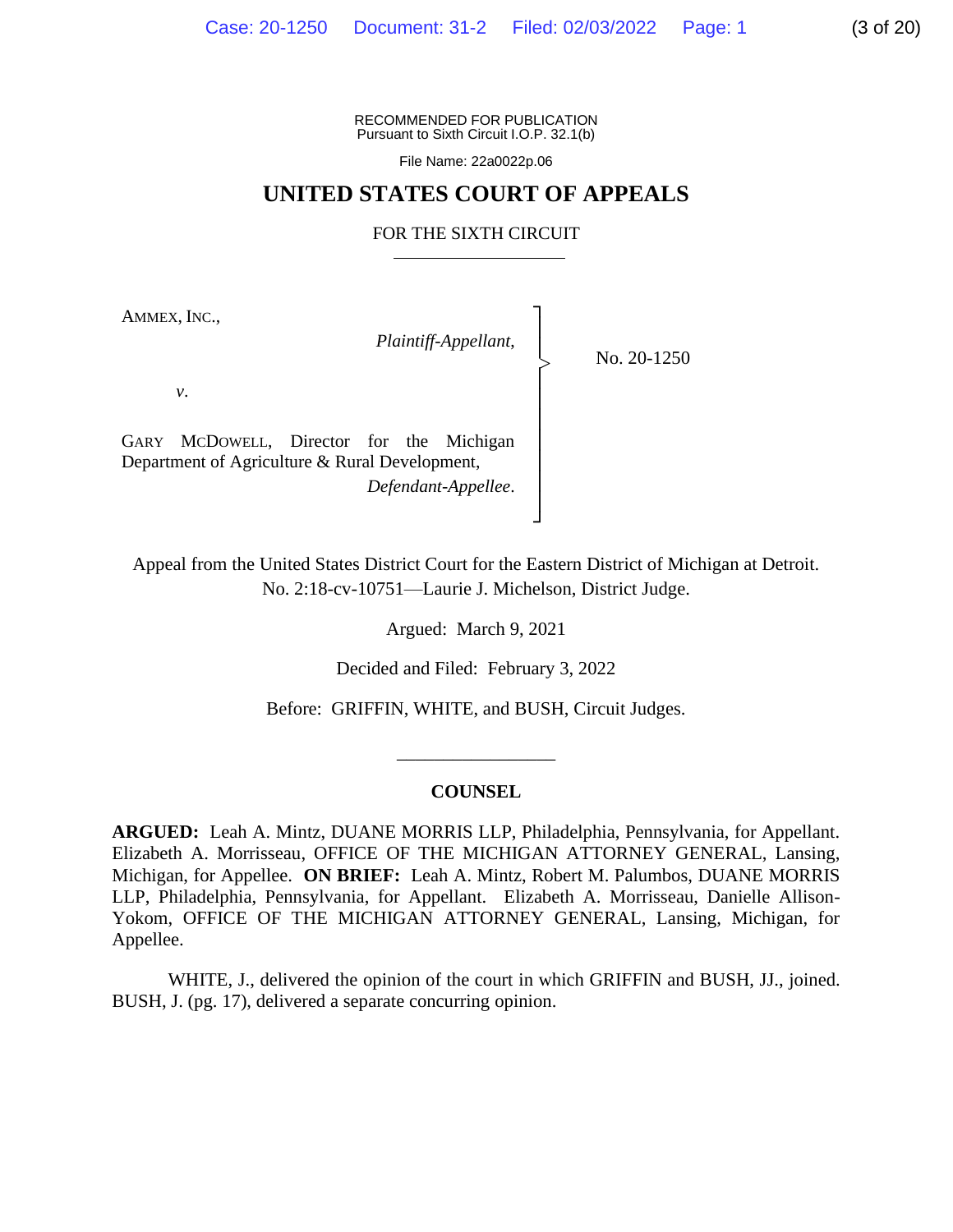## \_\_\_\_\_\_\_\_\_\_\_\_\_\_\_\_\_ **OPINION**

\_\_\_\_\_\_\_\_\_\_\_\_\_\_\_\_\_

 HELENE N. WHITE, Circuit Judge. Plaintiff-Appellant Ammex, Inc. (Ammex) appeals Appellee Michigan Department of Agriculture and Rural Development (MDARD) from the district court's dismissal of its amended complaint. Ammex seeks to prevent Defendantenforcing a federal gasoline-volatility regulation against it, arguing that the regulation is inapplicable to export-only gas stations and conflicts with the customs statute that authorizes Ammex's duty-free status. For the reasons below, we AFFIRM.

**I.** 

 Michigan, near the bridge to Canada, but positioned "beyond the exit point" for domestic commerce established by the United States Customs and Border Protection (CBP). This litigation began in 2012, when MDARD sought to enforce an Environmental Protection Agency (EPA) rule requiring gas stations in Wayne County to dispense low-pressure gasoline in the summer. MDARD, in conjunction with the EPA, implemented this rule to bring Southeast Michigan's ozone levels into compliance with the Clean Air Act. Because of its unique location Ammex owns and operates a duty-free gas station that is located in Wayne County, and certain sales privileges granted to it by United States customs law, Ammex has resisted efforts to apply the rule to its gasoline sales.

 This is the second time these parties have been to this court to dispute MDARD's enforcement of the rule against Ammex. We first addressed this dispute in 2019, when we violation of the Supremacy Clause or dormant Foreign Commerce Clause. We now review apply to Ammex; and second, that the customs statute giving Ammex the right to sell duty-free determined that MDARD was enforcing federal regulatory law, and accordingly was not in Ammex's updated challenges: first, that the environmental rule, properly construed, does not goods supersedes the environmental regulation and renders it unenforceable against Ammex.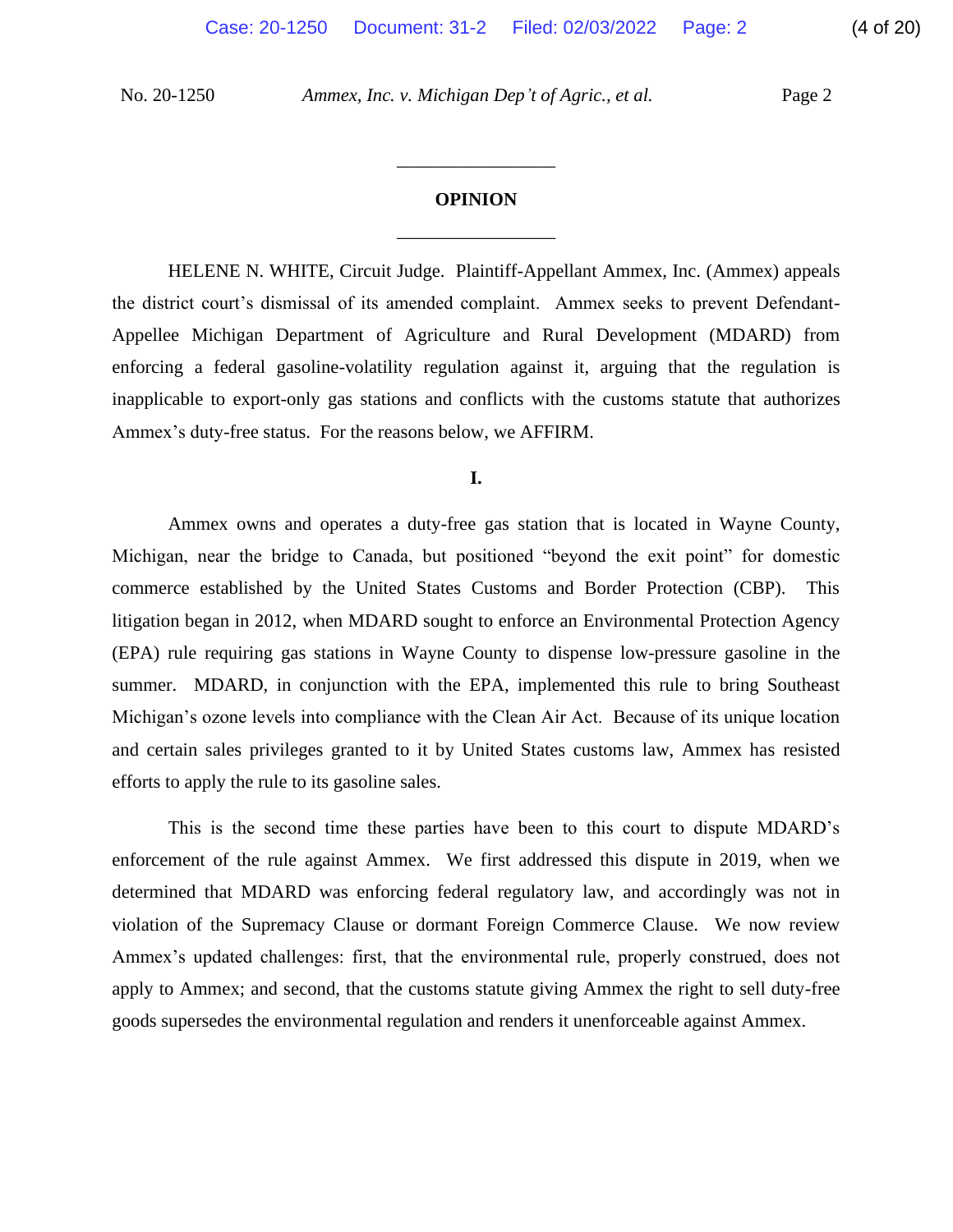We begin with a review of the environmental laws at issue in this case.<sup>1</sup> In 1970, [NAAQS] are set federally, the 'primary responsibility for assuring' they are met lies with the States." *Sierra Club v. Korleski*, 681 F.3d 342, 343 (6th Cir. 2012) (quoting 42 U.S.C. § 7407(a)). The CAA thus directs each state to propose a state implementation plan (SIP) that "specif[ies] the manner in which national . . . ambient air quality standards will be achieved and maintained" in that state. 42 U.S.C. § 7407(a). SIPs are subject to EPA approval, and after the appropriate time for notice and public comment, the EPA publishes notice of approved SIPs in Congress amended the Clean Air Act (CAA) to direct the EPA to establish National Ambient Air Quality Standards (NAAQS) for certain air pollutants. *See* 42 U.S.C. § 7409. "Although the the Federal Register. *Id.* § 7410(h)(1), (k)(1)(B), (k)(3).

 In 1990, Congress again amended the CAA to, among other things, set a national Reid certain times of the year. *See id.* § 7545(h). Congress prohibited states from setting a different RVP standard, *see id.* § 7545(c)(4)(A)(ii), unless the EPA finds the deviation "necessary" to achieve a NAAQS and approves the modified standard in the state's SIP. *See id.*   $\S 7545(c)(4)(C)(i)$  (noting that a deviation is "necessary" if "no other measures that would bring about timely attainment exist, or if other measures exist and are technically possible to Vapor Pressure (RVP)**<sup>2</sup>** standard of 9.0 pounds per square inch (psi) for gasoline sales during implement, but are unreasonable or impracticable").

 County, as "nonattainment" areas for the ozone national ambient air quality standards. Approval In 2004, the EPA designated eight counties in southeast Michigan, including Wayne and Promulgation of Air Quality Implementation Plans; Michigan; Control of Gasoline

<sup>&</sup>lt;sup>1</sup>Much of the statutory and regulatory background in this case is identical to that discussed in our 2019  decision *Ammex, Inc. v. Wenk* (*Ammex II*), 936 F.3d 355 (6th Cir. 2019). Accordingly, we have borrowed from the fact section in that decision where appropriate.

 **<sup>2</sup>**RVP "is a measure of a gasoline's volatility at a certain temperature and is a measurement of the rate at which gasoline evaporates and emits [volatile organic compounds]." Approval and Promulgation of Air Quality Implementation Plans; Michigan; Control of Gasoline Volatility, 71 Fed. Reg. 46879, 46880–81 (Aug. 15, 2006). "Lowering RVP in the summer months can offset the effect of high summer temperatures upon the volatility of gasoline, which, in turn, lowers emissions of [volatile organic compounds]" that contribute to the production of ground level ozone. *Id.* at 46881.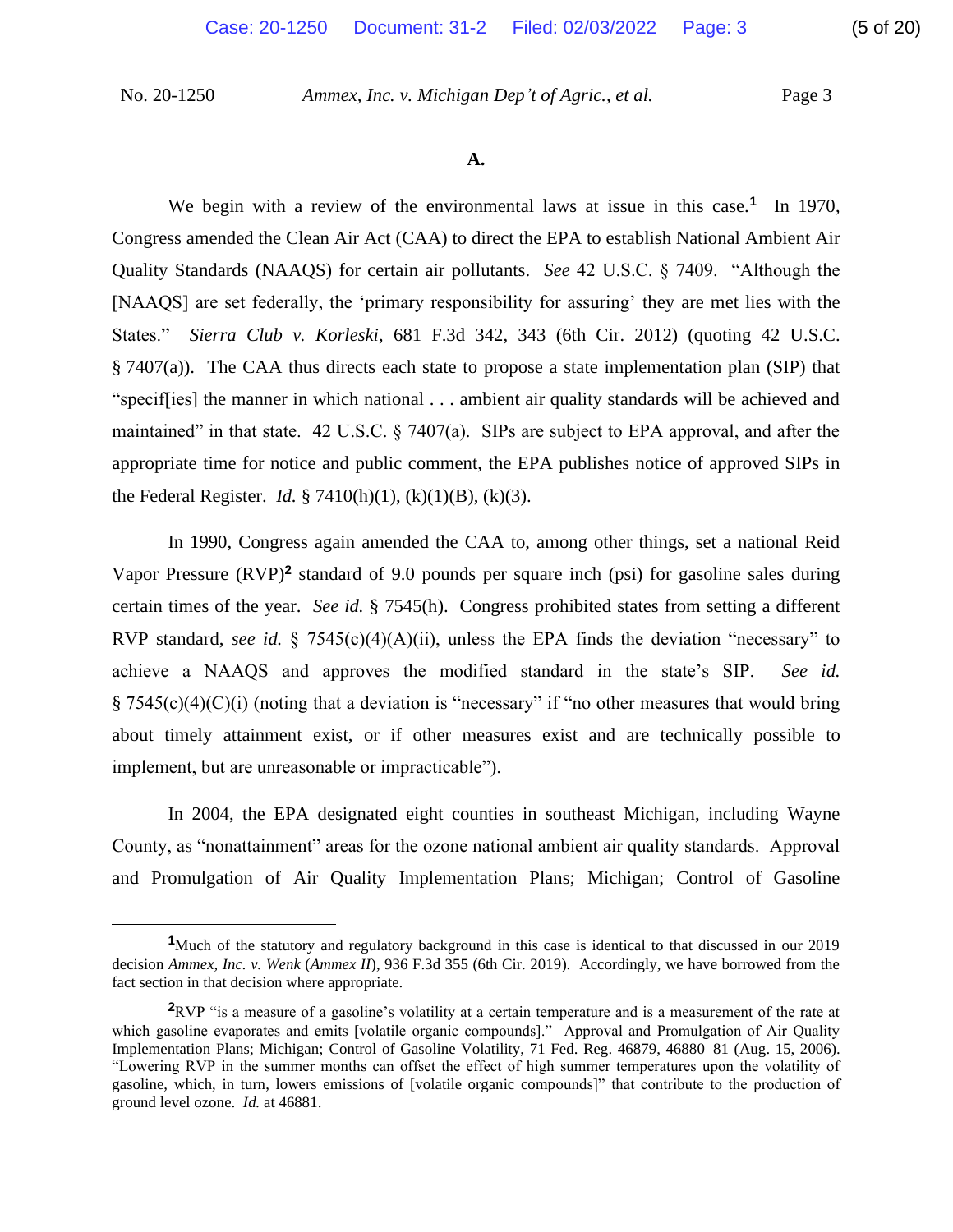limit the RVP for gasoline sold within those eight counties during the summer months. The Volatility, 71 Fed. Reg. 46879 (Aug. 15, 2006). In response, Michigan enacted House Bill 5508, which amended Mich. Comp. Laws (MCL) § 290.650d (hereinafter the "Summer Fuel Law") to Summer Fuel Law states:

 subsequent year, the vapor pressure standard shall be 7.0 psi for dispensing Beginning June 1 through September 15 of 2007 and for that period of time each facilities in Wayne, Oakland, Macomb, Washtenaw, Livingston, Monroe, St. Clair, and Lenawee counties.

MCL § 290.650d. The law defines "dispensing facility" as "a site used for gasoline refueling." *Id.* § 290.642(m). MDARD is responsible for enforcing this law. *Id.* § 290.647. The EPA designated counties was "necessary" to achieve the national air quality standard for ozone, Regulations at 40 C.F.R. § 52.1170. *See* 72 Fed. Reg. 4432, 4434–35 (Jan. 31, 2007) Administrator, concluding that Michigan's proposed seasonal 7.0 RVP standard for the approved the Summer Fuel Law and incorporated it by reference into the Code of Federal (announcing plan approval and amendment of § 52.1170).

#### **B.**

 Ammex operates a duty-free store and gas station at the foot of the Ambassador Bridge, County, Michigan, Ammex is strategically placed at the base of the bridge, beyond a United States Customs "exit point" so that after filling up their gas tanks, consumers have "no practical alternative" but to merge onto the Bridge and exit the United States. *See* 19 C.F.R. § 19.35(d)**.**  This location makes Ammex a "border store" within the meaning of United States customs gasoline it sells never enters domestic commerce. *See* 19 U.S.C. § 1555. Accordingly, Ammex can sell its gasoline duty and tax free. *See* 19 U.S.C. § 1555(b)(1) ("Duty-free sales enterprises with this subsection and such regulations as the Secretary may prescribe to carry out this which connects Detroit, Michigan to Windsor, Ontario. Although physically located in Wayne regulations and gives Ammex its unique competitive advantage: because Ammex exclusively sources its gasoline from foreign trade zones, under United States federal customs law, the may sell and deliver for export from the customs territory duty-free merchandise in accordance subsection."). Within the comprehensive statutory scheme governing duty-free stores, known as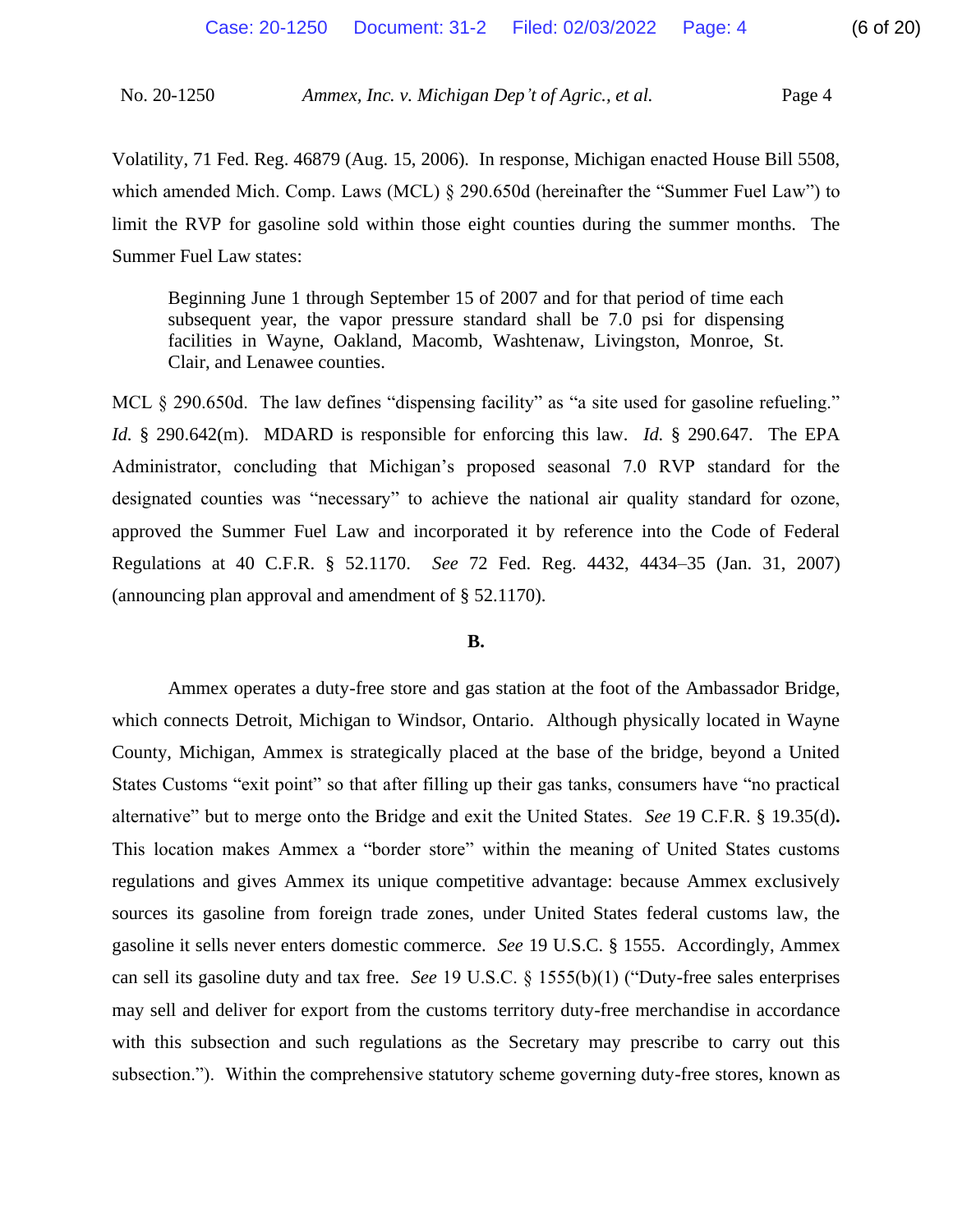the Warehousing Act, is the following statute describing warehousing procedures for dutiable merchandise:

 with the exception of perishable articles and explosive substantives other than firecrackers, may be entered for warehousing and be deposited in a bonded consignee. Such merchandise may be withdrawn . . . for exportation to a foreign Any merchandise subject to duty (including international travel merchandise), warehouse at the expense and risk of the owner[,] purchaser, importer, or country . . . without the payment of duties thereon, or for transportation and rewarehousing at another port or elsewhere, or for transfer to another bonded warehouse at the same port[.]

"merchandise" as "goods, wares, and chattels of every description." *Id.* § 1401(c). Merchandise is "subject to duty" if Congress has designated it as dutiable in the Harmonized Tariff Schedule of the United States ("Harmonized Tariff Schedule"). *Id.* § 1500(b) (providing that CBP "shall, classification and rate of duty applicable to . . . merchandise"); *see also id.* § 1202 (noting that a *Id.* § 1557(a)(1) (entitled "Entry for Warehouse," subtitled "Withdrawal of merchandise; time, payment of charges," and referred to hereinafter as "the Withdrawal Statute"). Congress defines under rules and regulations prescribed by the Secretary [of the Treasury,] ... fix the final "current version of the Harmonized Tariff Schedule is maintained and published periodically by the United States International Trade Commission and is available on their website").

 Ammex began selling gasoline in the late 1990s and sells about 400,000 gallons of gasoline each month. In 2000, Ammex successfully sued CBP for the right to sell its gasoline and diesel fuel duty-free. *Ammex, Inc. v. United States*, 24 C.I.T. 851, 857 (Ct. Int'l Trade 2000) (*Ammex I*). Ammex represents that it is the only store in the United States that sells duty-free gasoline.

#### **C.**

 In the summer of 2012, MDARD tested Ammex's gasoline and found that it had an RVP preventing Ammex from selling the non-compliant gasoline. MDARD filed an action against to sell gasoline that complied with the 7.0 RVP standard between June 1 and September 15 of that exceeded the Summer Fuel Law's 7.0 psi requirement. MDARD issued a stop-sale order Ammex in state court, and the parties eventually reached a settlement that (1) required Ammex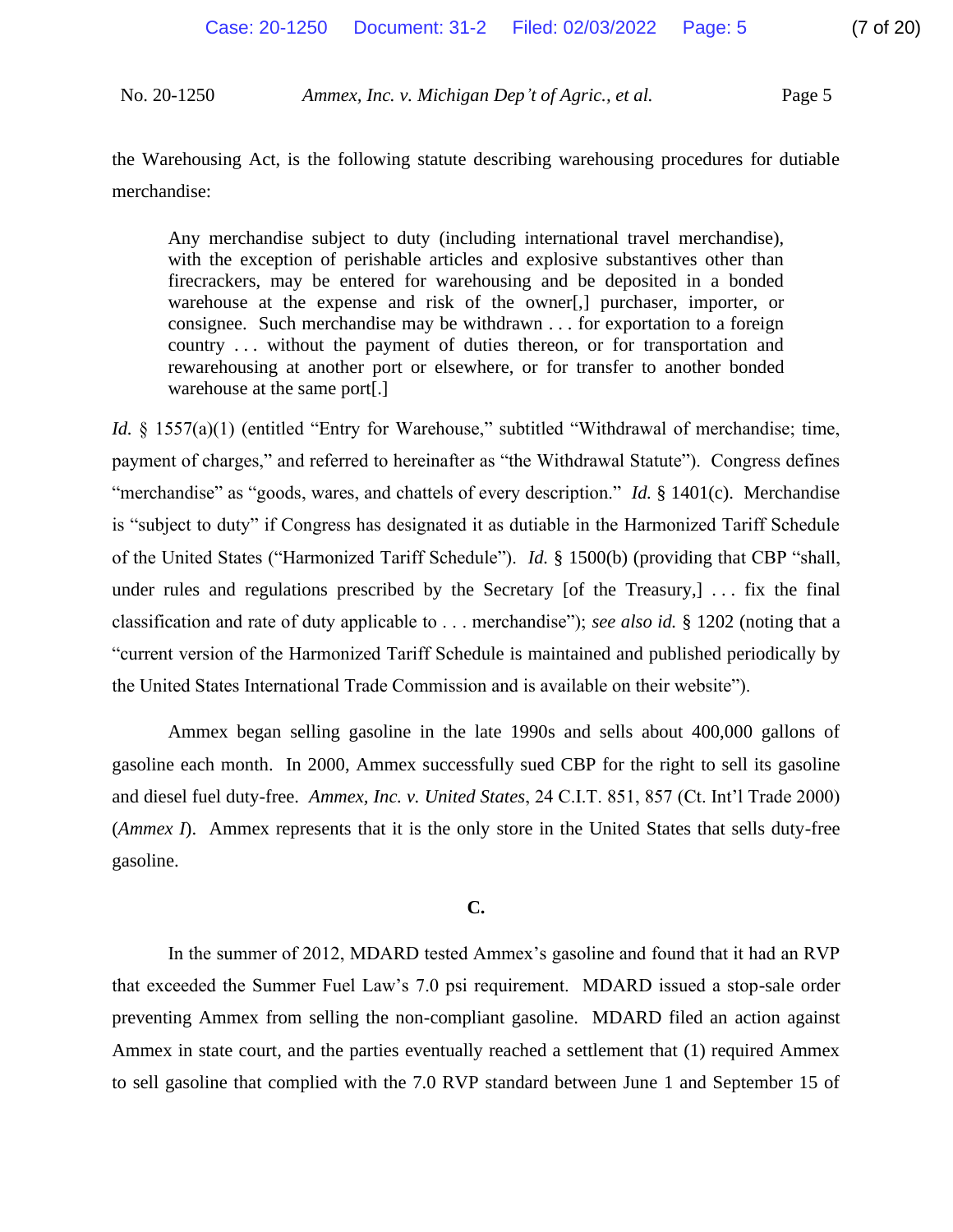each year; and (2) provided that the state court retained jurisdiction to enforce the settlement agreement for three years. Ammex sold gasoline that complied with the Summer Fuel Law during the summers of 2013 through 2017.

 In 2018, Ammex began having trouble sourcing conforming gasoline from a foreign enforcing the Summer Fuel Law against it. Ammex alleged that MDARD's attempts to enforce source. Facing the prospect of either losing its duty-free status or paying significant daily fines to MDARD, Ammex petitioned the federal district court for an order enjoining MDARD from the Summer Fuel Law, which it conceptualized as state law, violated both the dormant Foreign Commerce Clause and the Supremacy Clause.

 court's disposition. *Id.* The majority held that the Summer Fuel Law is a federal law, and therefore Ammex was not likely to succeed on its claim that the Summer Fuel Law violated the dormant Foreign Commerce Clause or the Supremacy Clause. *Id.* at 362–63. The concurring judge, agreeing with the judgment only, would have held that the Summer Fuel Law is a state law but that it neither offends the dormant Foreign Commerce Clause nor is preempted by The district court rejected Ammex's claims, finding that it had not shown a likelihood of success on the merits. This panel heard the appeal from that decision. *Ammex II*, 936 F.3d at 355. For different reasons, both the majority and the concurring judge agreed with the district federal law. *Id.* at 363–72 (Bush, J., concurring in the judgment).

 complaint. It retained its Foreign Commerce Clause and Supremacy Clause arguments (Counts I and II) and added two more claims: (1) that even if the Summer Fuel Law is federal law, the law does not apply to Ammex's duty-free operations because fuel that is "for export only" is not subject to the regulation (Count III); and (2) that even if the Summer Fuel Law is a federal law, and even if it encompasses the store's duty-free activities, it is an environmental regulation that Back in the district court to litigate the merits of its claims, Ammex amended its conflicts with a federal customs statute and must accordingly give way (Count IV).

MDARD filed a motion to dismiss under Rule  $12(b)(6)$ , which the district court granted. MDARD filed a motion to dismiss under Rule 12(b)(6), which the district court granted. Addressing Ammex's original Foreign Commerce Clause and Supremacy Clause arguments, which Ammex did not amend in light of our 2019 decision, the district court dismissed them "for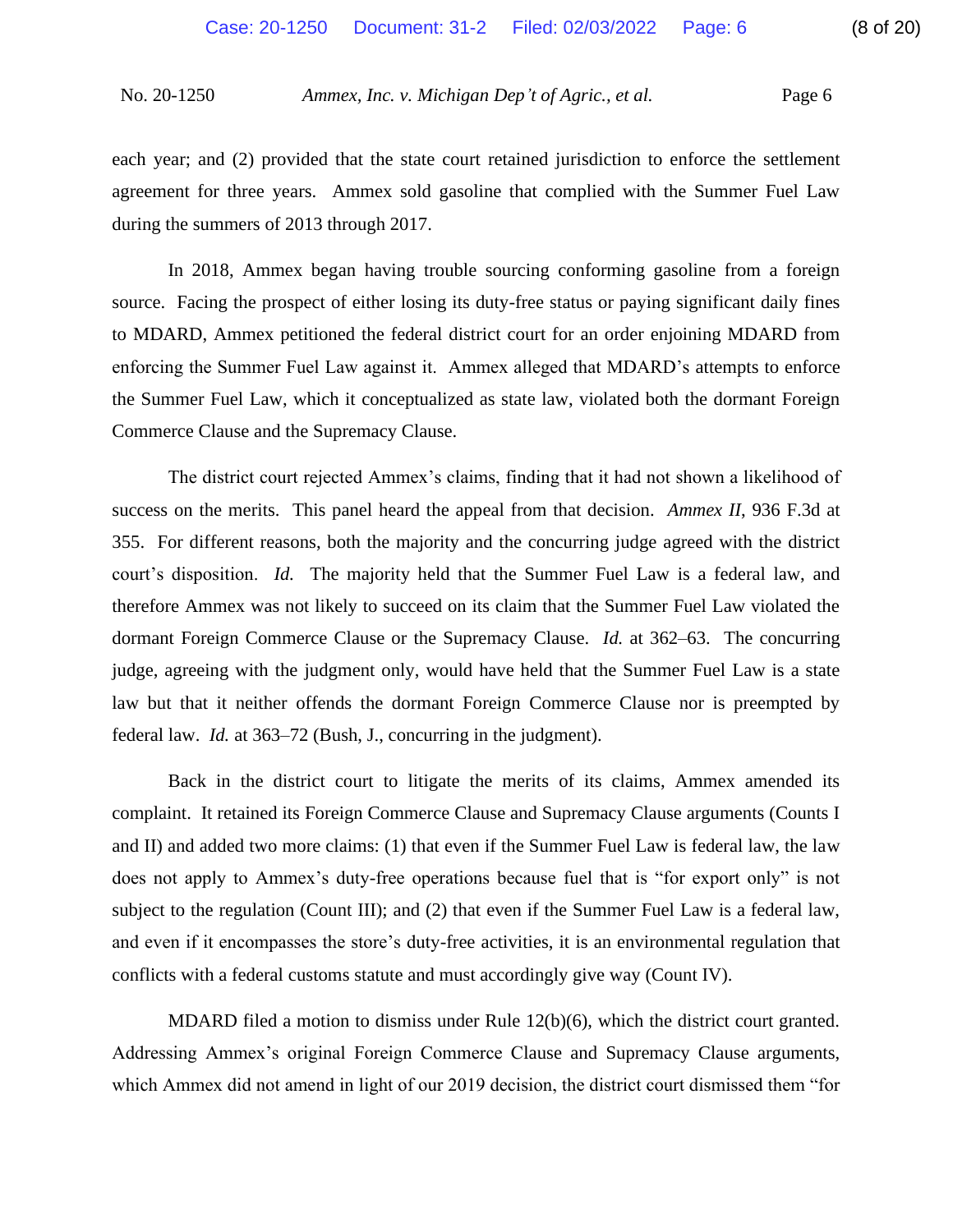the reasons provided by this Court and the Court of Appeals." Op. and Order Granting Def.'s held that the Summer Fuel Law unambiguously encompasses Ammex's fueling operations, and, even if the court were to look past the unambiguous text, Ammex has not plausibly alleged that Mot. to Dismiss, R. 61, PID1447. Addressing Ammex's two new claims, the district court first the law does not apply to it. Addressing Ammex's second new claim, the district court found that the Summer Fuel Law does not conflict with federal customs law, and that both laws can and should be given effect.

 Ammex timely appealed.

#### **II.**

 The court reviews de novo a district court's dismissal of a complaint for failure to state a claim under Rule 12(b)(6). *Kottmyer v. Maas*, 436 F.3d 684, 688 (6th Cir. 2006) (citation omitted). We view the complaint in the light most favorable to the plaintiff, accept all well- factual matter, accepted as true, to 'state a claim to relief that is plausible on its face.'" *Ashcroft*  (2007)). "A claim has facial plausibility when the plaintiff pleads factual content that allows the court to draw the reasonable inference that the defendant is liable for the misconduct alleged." pleaded factual allegations as true, and look to see whether the complaint contains "sufficient *v. Iqbal*, 556 U.S. 662, 678 (2009) (quoting *Bell Atl. Corp. v. Twombly*, 550 U.S. 544, 570 *Id.* (citing *Twombly*, 550 U.S. at 556).

#### **A.**

 Ammex's amended complaint maintains its dormant Foreign Commerce Clause and Supremacy Clause claims (Counts I and II). We addressed, and rejected, the merits of those *passim*. Ammex maintained those claims in the amended complaint because the panel's prior ruling was not a final ruling on the merits and so it could "preserve them for further appeal." Appellant's Br. at 19. Since the parties do not advance or develop any new arguments on either front, we hold that these arguments fail to state a claim for the reasons stated in our prior claims in Ammex's appeal of the district court's denial of a preliminary injunction. *Ammex II*, opinion. *See Ammex II*, *passim*.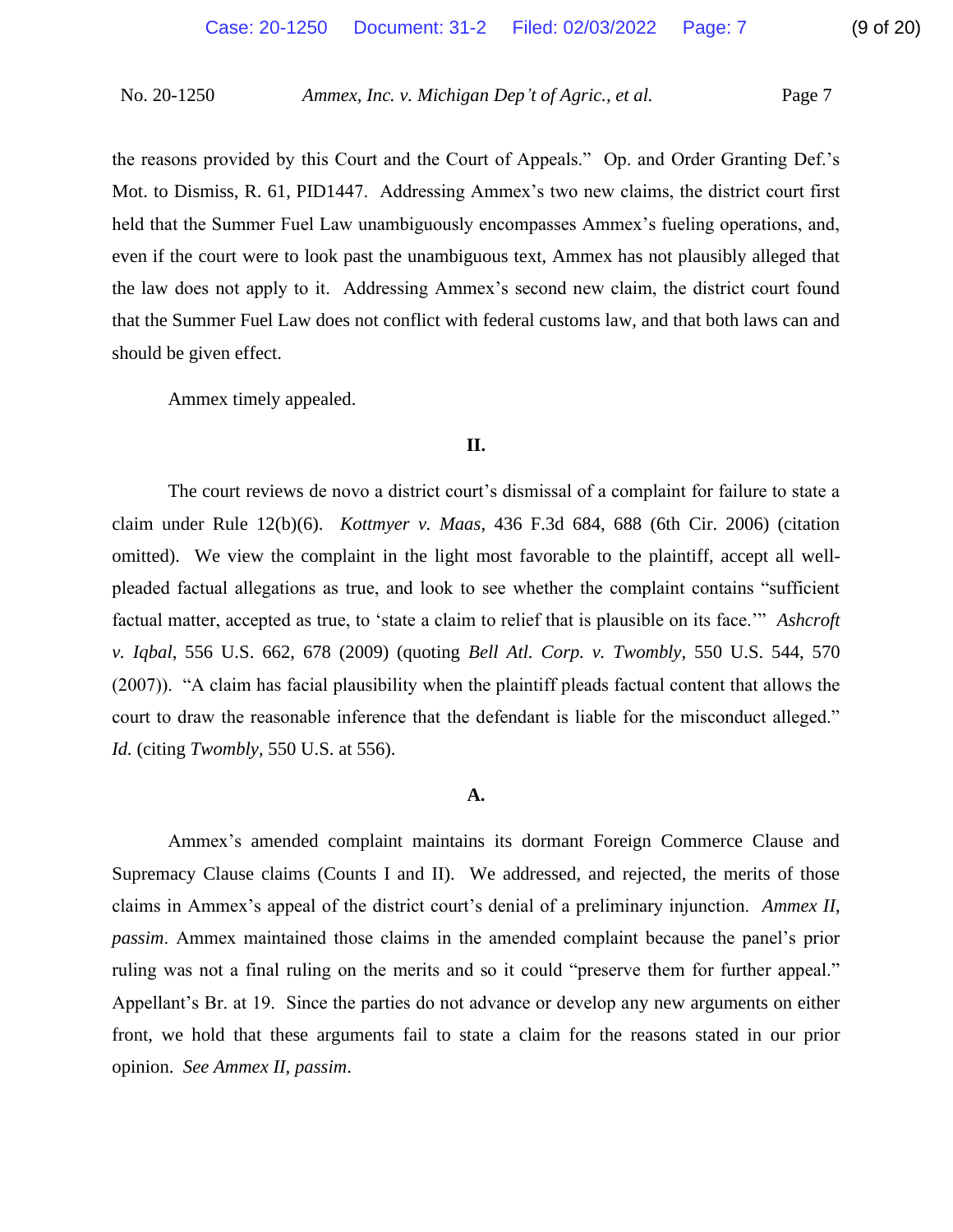regardless of whether it is a state or federal law (Count III). Ammex contends that, despite the text of the Summer Fuel Law applying to all "dispensing facilities" in "Wayne County," a 1989 standards like the Summer Fuel Law. Appellant's Br. at 30 (citing Volatility Regulations for Gasoline and Alcohol Blends Sold in Calendar Years 1989 & Beyond, 54 Fed. Reg. 11868, 11871 (Mar. 22, 1989) [hereinafter "1989 EPA Notice"]). The 1989 EPA Notice, in response to a commenter concerned about refiner liability for fuel destined to be shipped abroad, explains Ammex next argues that the Summer Fuel Law does not apply to its fueling activities EPA notice of final rulemaking reveals that gas sold "for export only" is exempted from RVP that

 Because gasoline is defined in [40 C.F.R. § 80.2(c)] as "any fuel sold in any State," gasoline which is exported is not covered by the volatility regulations. However, EPA will assume that all gasoline found in the United States is intended for domestic sale and thus subject to the RVP standards unless the product is clearly labeled as for export only, and the evidence supports this classification. Federal RVP standards. If such product enters the domestic market (e.g. is on route to or at a distribution facility that is supplying fuel domestically, or at a retail outlet or wholesale purchaser-consumer facility) and is found to exceed the The label should further clearly state that the product may not comply with applicable RVP standard, all parties will be presumed liable . . . .

 1989 EPA Notice. The Notice additionally clarifies that the prohibited activities include "sell[ing], offer[ing] for sale, supply[ing], offer[ing] for supply, [] transport[ing], [and] . . . dispens[ing] gasoline with excessive volatility into motor vehicles." *Id.* at 11872.

In Ammex's view, because its gas "never enters and is not sold in the domestic stream of commerce," the Summer Fuel Law does not apply to its gas sales in light of this regulatory history. Appellant's Br. at 29–30.

 The district court concluded that it need not evaluate the 1989 EPA Notice because the Ammex, a dispensing facility in Wayne County. The district court further concluded that were it favor Ammex for two reasons: because (1) the EPA issued a letter in November 2019 statute regulating dispensing facilities in Wayne County plainly and unambiguously applies to necessary to reach beyond the Summer Fuel Law's text, the EPA's 1989 EPA Notice does not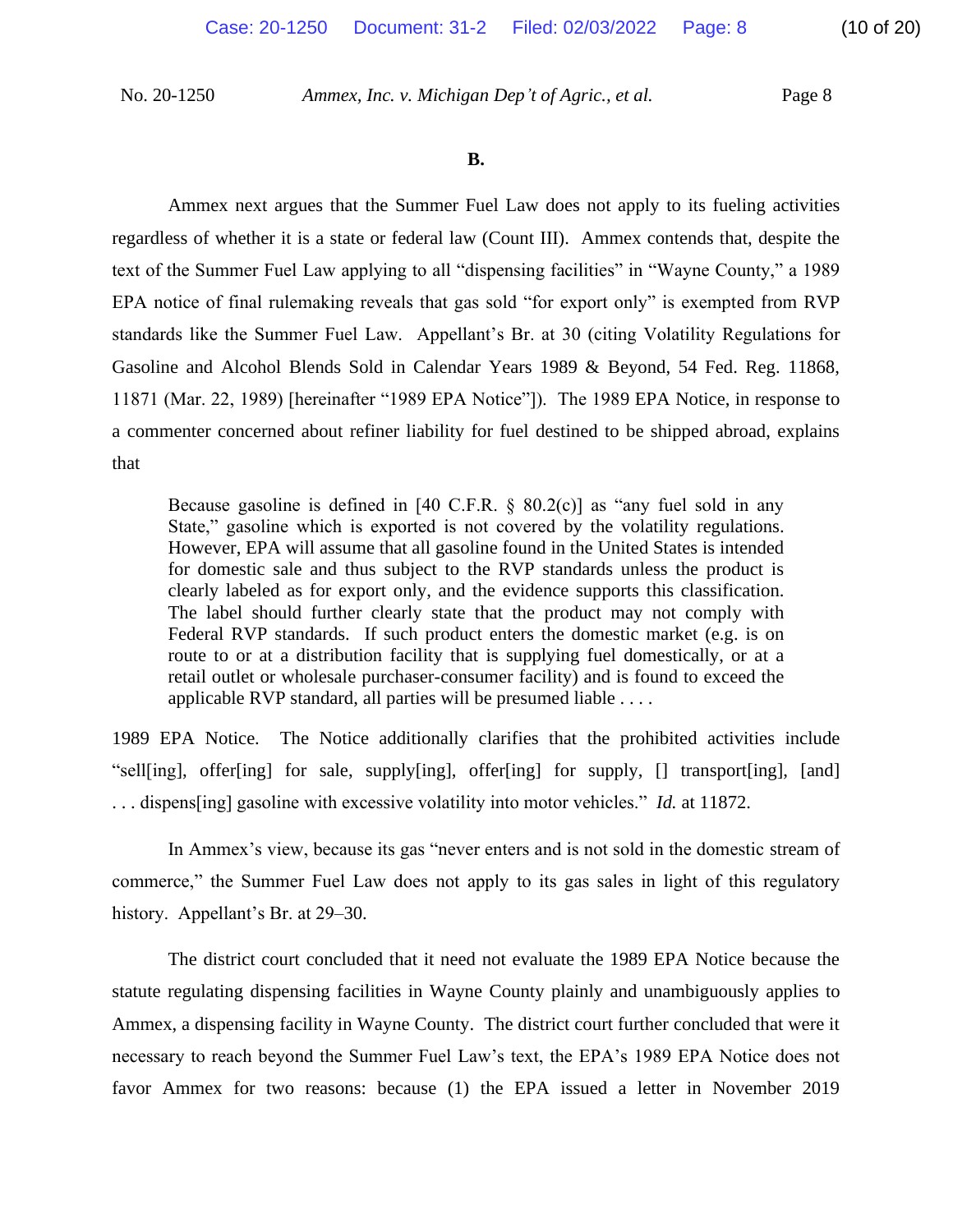Michigan, and therefore [regulated by] federal volatility standards"; and (2) the 1989 Notice "ma[d]e it clear that it is a violation for any of the listed parties to dispense gasoline with Notice, it is not plausible . . . that the refueling that occurs at Ammex [] is exempt from the RVP EPA Notice). [hereinafter "the 2019 EPA Letter"] interpreting both the 1989 EPA Notice and the Summer Fuel Law and informing Ammex<sup>3</sup> that it considered the gas station to be "within the state of excessive volatility into motor vehicles," and "even restricting the analysis to the EPA's 1989 standards." *Id.* at 1451–52 (quoting Reply to Resp. re Mot. to Dismiss, R. 58, PID 1404; 1989

EPA Notice).<br>We agree with the district court that it is not necessary to reach beyond the text of the Summer Fuel Law. It states:

 subsequent year, the vapor pressure standard shall be 7.0 psi for dispensing Beginning June 1 through September 15 of 2007 and for that period of time each facilities in Wayne, Oakland, Macomb, Washtenaw, Livingston, Monroe, St. Clair, and Lenawee counties.

MCL § 290.650d (40 C.F.R. § 52.1170). The law further defines the term "dispensing facility" to mean "a site used for gasoline refueling." *Id.* § 290.642(m). Ammex does not dispute that it activities are not covered by the Summer Fuel Law. As the Supreme Court recently explained in *Kisor v. Wilkie*, a court may not look beyond a regulation's text to the agency's intent "unless the regulation is genuinely ambiguous. If uncertainty does not exist, there is no plausible reason for deference. The regulation then just means what it means—and the court must give it effect, as the court would any law." 139 S. Ct. 2400, 2415 (2019). More forcefully put, "if there is only one reasonable construction of a regulation—then a court has no business deferring to any other reading, no matter how much [one might] insist[] it would make more sense." *See id.* Ammex does not argue on appeal that there are multiple constructions of the Summer Fuel Law's plain is a retail-gasoline-refueling station located in Detroit, Michigan, which is in Wayne County. Therefore, the district court did not err in finding that Ammex has not plausibly alleged that its

 **3** As the district court explained, "[w]hile this litigation was progressing, Ammex reached out to the EPA to see if the EPA thought that the RVP standards for gasoline applied to the gas it sold at its duty-free store. And the EPA responded." Op. and Order Granting Def.'s Mot. to Dismiss, R. 61, PID 1451.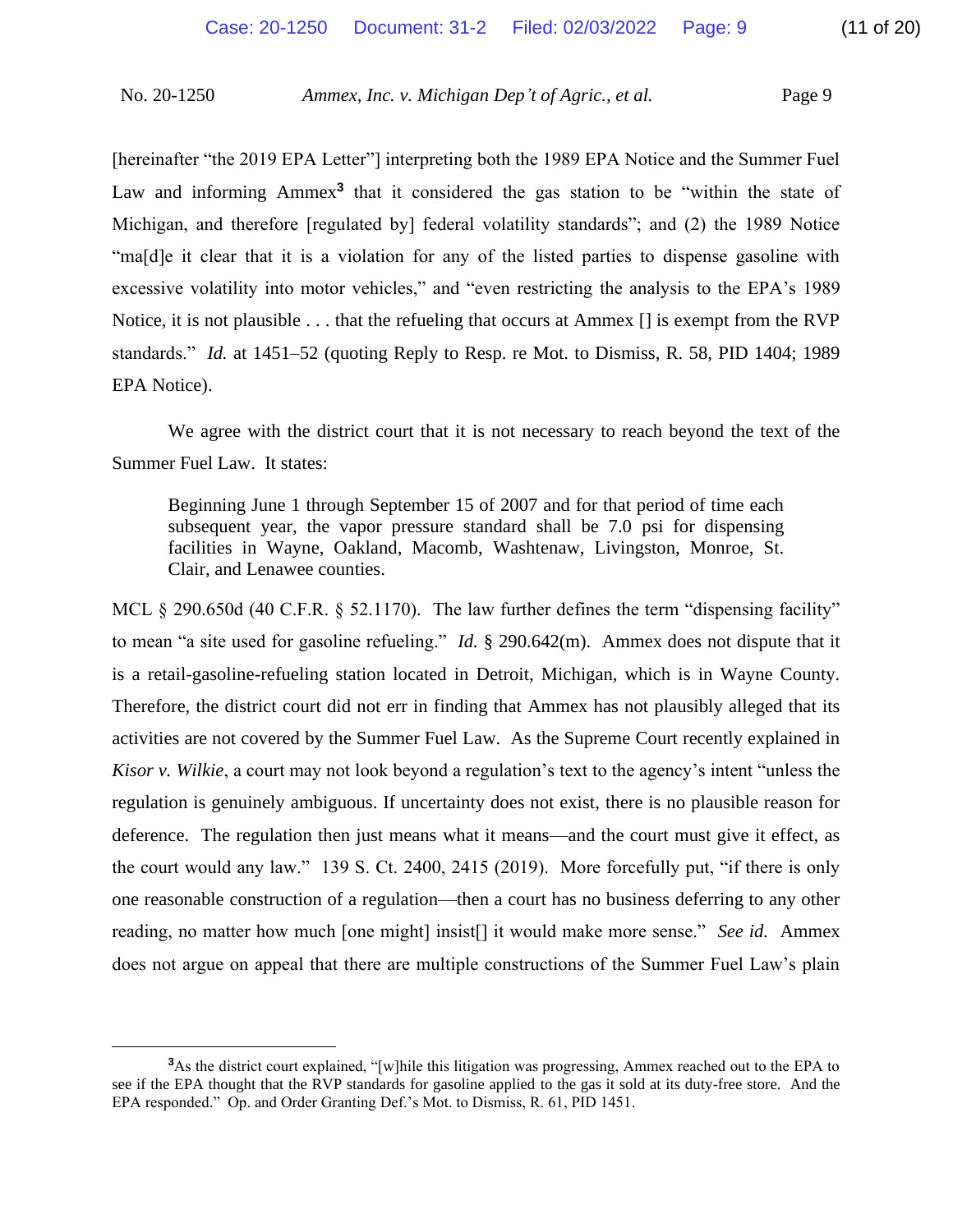text. Nor could it, as there are not multiple constructions. Accordingly, we hold that the Summer Fuel Law unambiguously applies to Ammex.

#### **C.**

#### **1.**

 Ammex next argues that, even if its activities are within the scope of the Summer Fuel Law, the Summer Fuel Law cannot be enforced against Ammex because it is an environmental *regulation* that must yield to a federal customs *statute* (Count IV). Ammex describes the conflict merchandise Ammex can sell for 3½ months of every year." Appellant's Br. at 17–18 (citing with emphasis 19 U.S.C. §§ 1401(c), 1557(a)(1)). According to Ammex, "[t]he EPA regulation Ammex." *Id.* (citations omitted). as follows: "Congress has given Ammex, as a duty-free store, the right to sell '*any* merchandise subject to duty' of '*every* description.' Yet the EPA adopted regulations that *limit* the type of therefore conflicts with the customs statute and, under established precedent, is void as applied to

 statutes must "give way" at the point of conflict. *See R.R. Ventures, Inc. v. Surface Transp. Bd.*, 299 F.3d 523, 549 (6th Cir. 2002) (noting a "clear conflict" between a transportation statute that with the Warehousing Act as applied to Ammex through the Withdrawal Statute. The Summer Fuel Law provides that Ammex, as a "dispensing facilit[y] in Wayne[ County, Michigan]," shall § 290.650d. The Withdrawal Statute provides that Ammex, as a duty-free retailer, "may duties thereon." 19 U.S.C. § 1557(a)(1). Ammex, seizing on the "any merchandise" language, Ammex is correct that regulations that contain provisions "manifestly contrary" to "does not require the offeror to 'accept' the terms imposed by the [Surface Transportation Board] within a designated period of time" and an "implementing regulation [that] requires the offeror to accept or reject the terms within ten days"). However, the Summer Fuel Law does not conflict only dispense gas of "7.0 psi" from "June 1 through September 15" of each year. *See* MCL . . . enter[] for warehousing" "any merchandise subject to duty"**<sup>4</sup>** and may then "withdraw[] for exportation" that merchandise within certain prescribed periods of time "without the payment of argues that the Summer Fuel Law "stands directly at odds with" the Withdrawal Statute because

 **<sup>4</sup>**Except "perishable articles and explosive substances other than firecrackers." 19 U.S.C. § 1557(a)(1).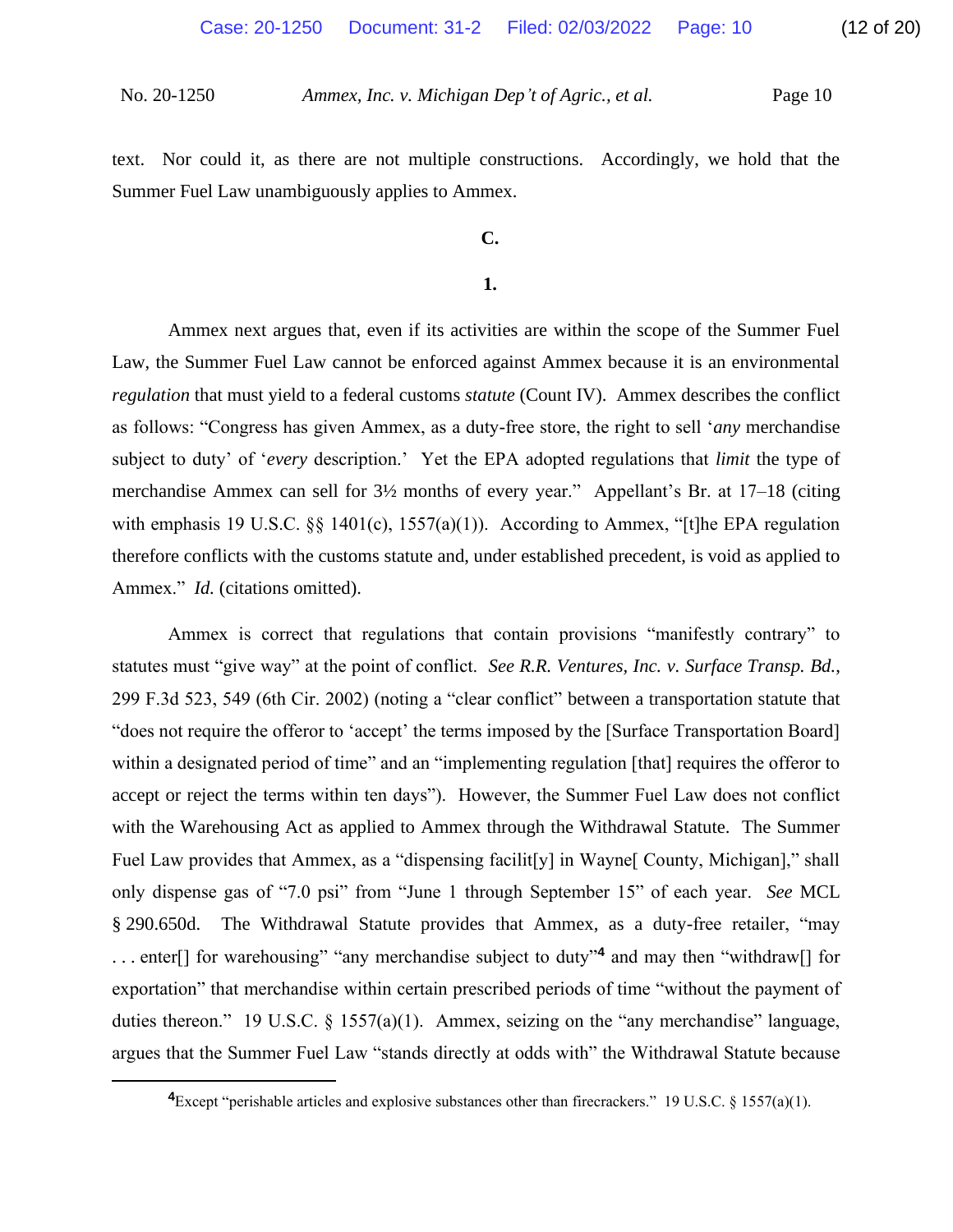it does not allow Ammex to sell "any merchandise"—it requires Ammex to sell a maximum of 7.0 RVP gasoline in the summer, rather than the 9.0 RVP gasoline Ammex would prefer to sell. Appellant's Br. at 15.

 But "[a] close look at [Ammex's] best evidence of a potential conflict turns out to reveal no conflict at all," *Epic Sys. Corp. v. Lewis*, 138 S. Ct. 1612, 1625 (2018), because Ammex's argument rests upon a fundamental misreading of  $\S 1557(a)(1)$ . The Withdrawal Statute,  $\S 1557$ , does not grant Ammex, as a duty-free store, the positive *right* to sell all merchandise subject to duty, and certainly does not grant it the right to sell such merchandise in a manner that is free from other federal regulation.**<sup>5</sup>** The Warehousing Act—and specifically the subsection at issue here, the Withdrawal Statute, entitled "Withdrawal of merchandise; time; payment of charges"— instead describes the way in which Ammex, a duty-free retailer, may enter its merchandise into a bonded warehouse and later withdraw it for "exportation," "transportation," "shipment," or "rewarehousing" *and still preserve the merchandise's duty-free status*. § 1557.

 Ammex would like the statute to read: "Duty-free stores may sell, without restriction, any "Ammex, as a duty-free store, the right to sell any merchandise subject to duty of every interpretation is only possible if the reader ignores several clauses within the text. The statute's merchandise subject to duty." *See* Appellant's Br. at 17 (summarizing the statute as giving description.") (internal citations omitted). But that is not what the statute says, and such an first sentence explains that Ammex, as a duty-free store, may "enter[] for warehousing and []

<sup>&</sup>lt;sup>5</sup>The right to sell duty-free merchandise comes instead from § 1555(b)(1), entitled "Duty-Free Sales Enterprises," which provides that "[d]uty-free sales enterprises may sell and deliver for export from the customs territory duty-free merchandise in accordance with this subsection and such regulations as the Secretary may prescribe to carry out this subsection." 19 U.S.C. § 1555(b)(1). The only positive right described in this subsection is the right for certain retailers to sell certain merchandise duty-free under certain conditions, and nothing about this text suggests that that the statute does not contemplate concurrent regulation. To the contrary, another subsection of the rights-granting statute clearly contemplates additional government oversight of duty-free warehouses' ability to sell duty-free merchandise:

 If a State or local or other governmental authority, incident to its jurisdiction over any airport, seaport, or other exit point facility, requires that a concession or other form of approval be obtained from that authority with respect to the operation of a duty-free sales enterprise under which merchandise is delivered to or through such facility for exportation, merchandise incident to such operation may not be withdrawn from a bonded warehouse and transferred to or through such facility unless the operator of the duty-free sales enterprise demonstrates to the Secretary that the concession or approval for the enterprise has been obtained.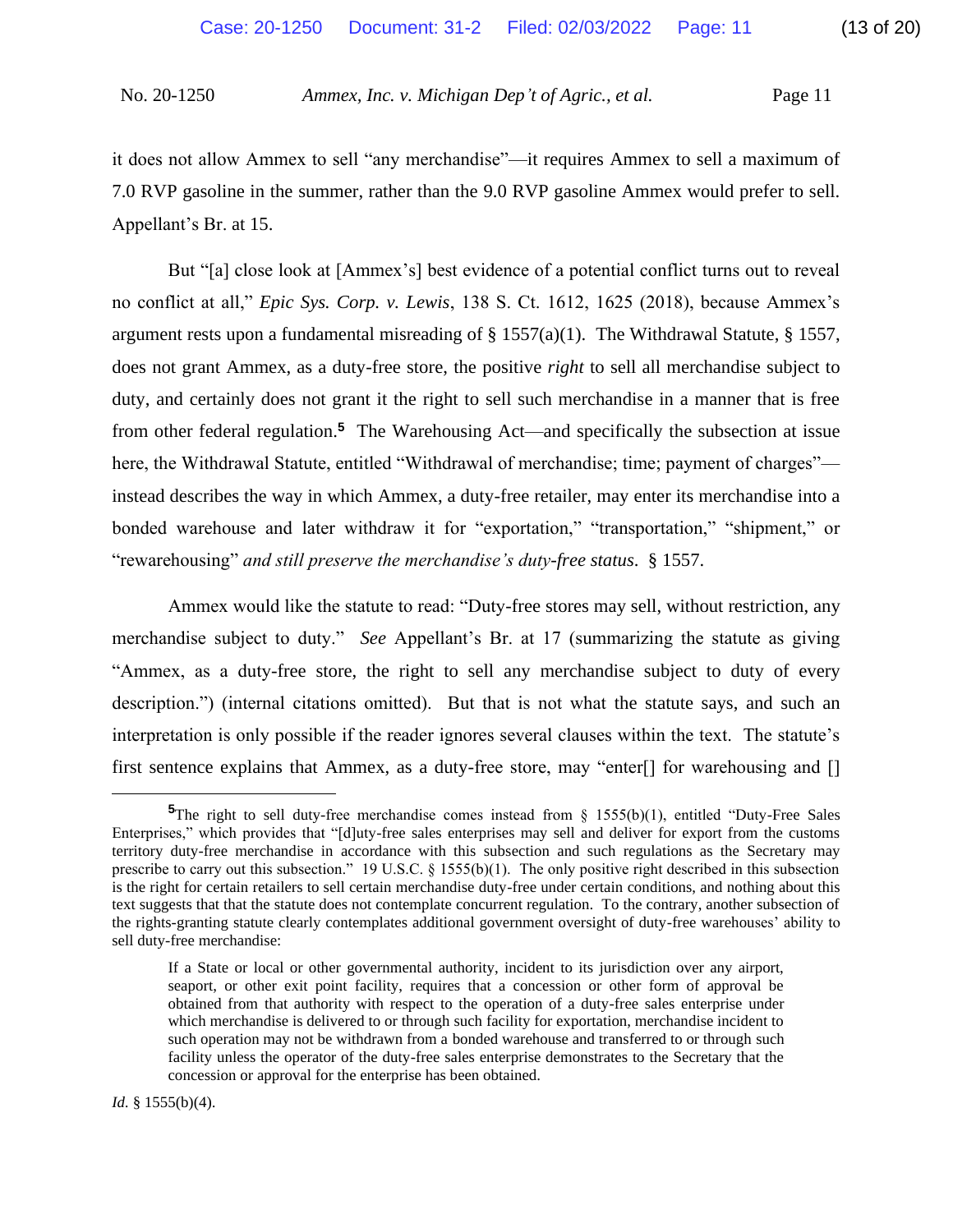deposit[ing] in a bonded warehouse" all "merchandise subject to duty," except "perishable articles and explosive substances other than firecrackers," at its own expense.  $\S$  1557(a)(1). a bonded warehouse. 40 C.F.R. § 52.1170. The second sentence, dealing with "withdraw[al of This portion of the statute is clearly not implicated by the Summer Fuel Law, which sets the RVP limit at "dispensing stations"**<sup>6</sup>** and does not impact the entering and depositing of merchandise in the merchandise] for exportation," is the key passage. It reads, in its entirety:

 [Any] merchandise [subject to duty] may be withdrawn, at any time within request being filed and good cause shown, *for consumption upon payment of the duties and charges accruing thereon at the rate of duty imposed by law upon such merchandise at the date of withdrawal*; or *may be withdrawn for exportation or*  5 years from the date of importation, or such longer period of time as the Bureau of Customs and Border Protection may at its discretion permit upon proper *for transportation and exportation to a foreign country*, or for shipment or for transportation and shipment to [certain destinations], *without the payment of duties thereon*, or for transportation and rewarehousing at another port or elsewhere, or for transfer to another bonded warehouse at the same port; except that [certain other restrictions apply].

 19 U.S.C. § 1557(a)(1) (emphasis added). Thus, the clear meaning of this second sentence is: without having to pay such duties. *See id*. Nowhere in this text is there a clear grant to duty-free warehouses of the right to remove all dutiable goods without further restriction. The statutory context supports this reading. The title of this statute—"Entry for warehouse"—and subtitle of this section—"Withdrawal of merchandise; time; payment of charges"—suggest that the text does not convey a positive grant of rights, but instead provides a detailed, administrative explanation of the guidelines determining when, and if, duties must be paid upon entry and withdrawal of the merchandise into bonded warehouses. *See id.; see also Florida Dept. of*  headings are tools available for the resolution of a doubt about the meaning of a statute.") Within five years of importing any merchandise subject to duty, Ammex may withdraw that merchandise for domestic consumption if it pays applicable duties and charges; alternatively, Ammex may withdraw its merchandise for international exportation within that same timeframe *Revenue v. Piccadilly Cafeterias, Inc.*, 554 U.S. 33, 47 (2008) ("[S]tatutory titles and section

 **6** Another portion of Michigan's House Bill 5508, also incorporated into federal law, clarifies that the prohibitions extend to "knowingly sell[ing], dispens[ing], or offer[ing] for sale gasoline, diesel fuel, biodiesel, biodiesel fuel, or hydrogen fuel" that does not meet the Summer Fuel Law's requirements. MCL § 290.645(4) (incorporated into federal law at 40 C.F.R. § 52.1170).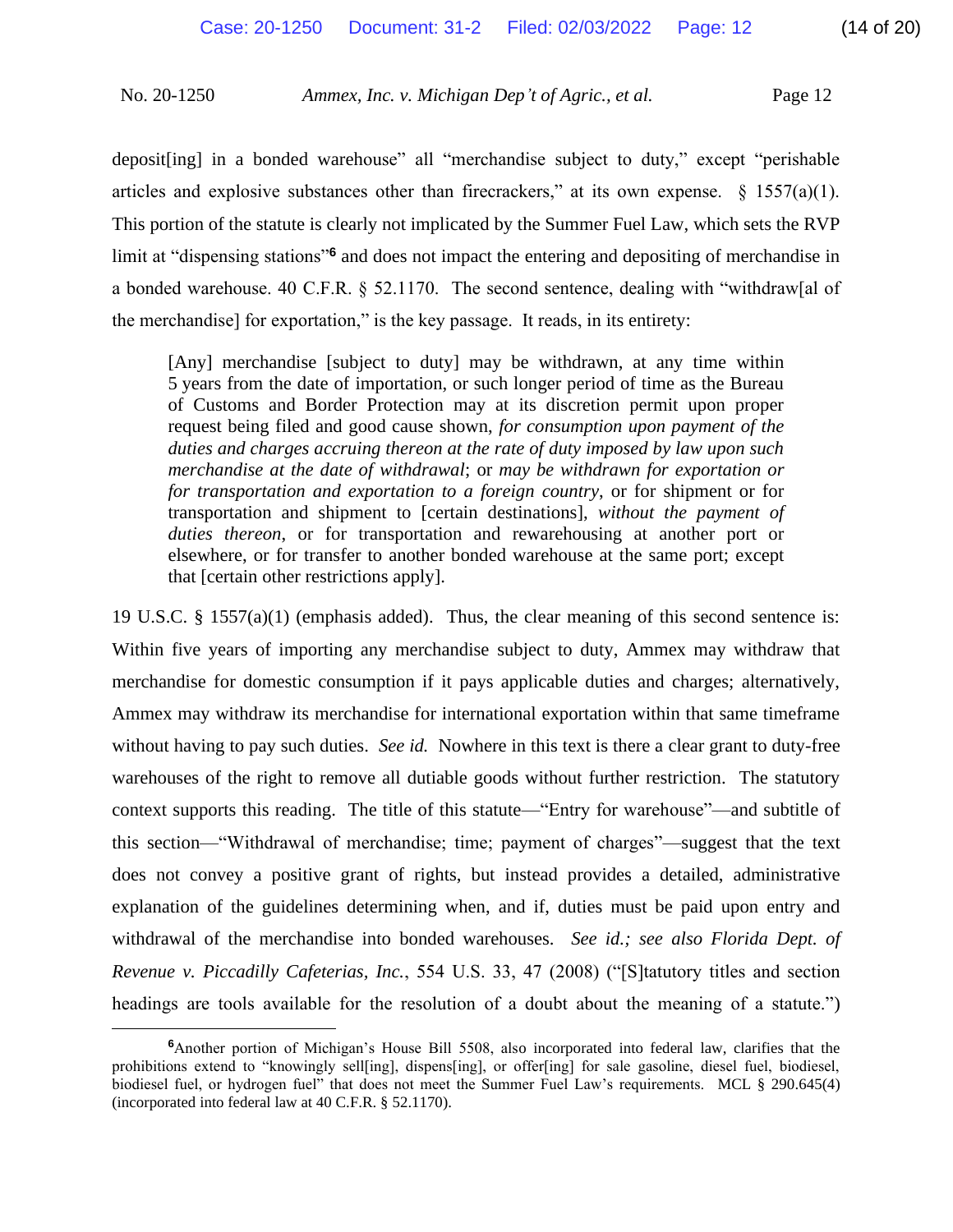(internal citation omitted); *see Abramski v. United States*, 573 U.S. 169, 179 n.6 (2014) (we need "not interpret each [sentence] in [the] statute with blinders on, refusing to look at the [sentence's] function within the broader statutory context").

 Ammex relies heavily on a 2000 Court of International Trade (CIT) case, *Ammex I*. *Ammex I* involved Ammex's challenge to CBP's 1998 decision "that the activities of duty-free stores should not be extended to cover 'unidentifiable fungible' goods, such as gasoline and diesel fuel, when sold on a retail basis" because such merchandise "could not be subject to marking or other identification under 19 U.S.C. § 1555(b)(3)(D)," which would result in CBP returned to the United States." 24 C.I.T. at 851. In concluding that CBP acted unlawfully in prohibiting Ammex from selling gasoline duty-free, the CIT found, first, that CBP had incorrectly interpreted § 1555(b)(3)(D) as permitting it to refuse to extend "the activities of duty- free stores [] to unidentifiable fungibles" when "nothing in the language or history of this § 1557(a)(1)." *Id.* at 856–57 (holding that an adverse interpretation "is directly contrary to having "no practical way of ensuring that the duty-free gasoline was 'declared' when vehicles provision authorizes [CBP] to prohibit the sale of certain merchandise outright," *id.* at 852, 856; and, second, that "Section 1557(a)(1) provides that all types of dutiable merchandise may be sold from bonded warehouses, including duty-free stores, and it was error for the government to read into 19 U.S.C. § 1555(b)(3)(D) and (E) an exception beyond those specifically stated in Congress' intent, as evidenced in the relevant conference report, that [CBP] impose the least restrictions possible on the sale of duty-free merchandise").

 Ammex has repeatedly cited that final sentence in support of its argument that § 1557(a)(1) demonstrates "Congress's desire to create a duty-free industry with as few restrictions as possible." *See, e.g.*, Reply at 8; Appellant's Br. at 28. But this reads too much into *Ammex I*. The CIT explained that Congress intended "[*CBP* to] impose the least restrictions not prohibit Ammex from selling gasoline *duty-free* when gasoline was otherwise included within the ambit of § 1557. *See Ammex I*, 24 C.I.T. at 856 (emphasis added) (citation omitted). possible on the sale of *duty-free merchandise*," which is consistent with its ruling that *CBP* could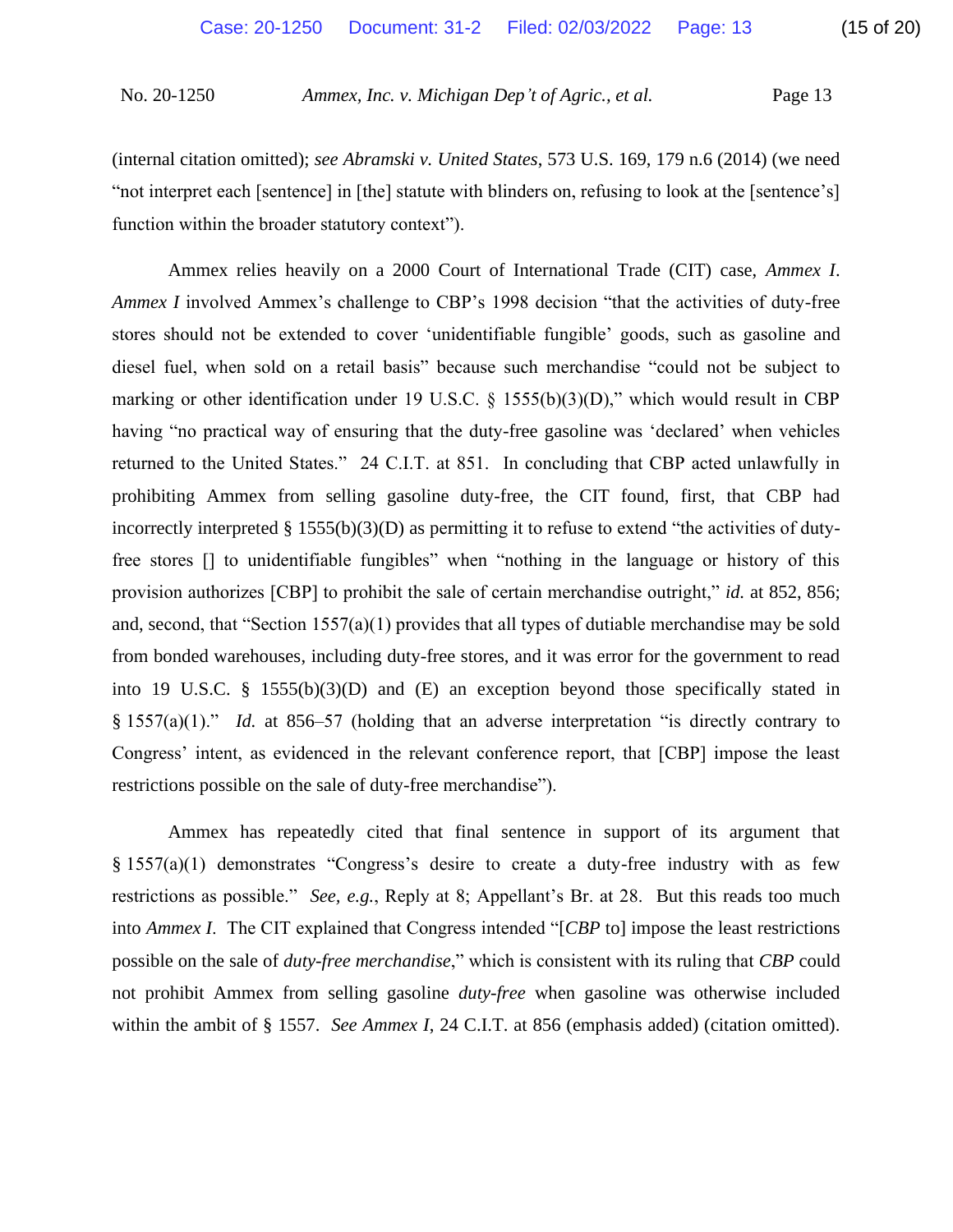*Ammex I* does not stand for the proposition that § 1557 can be wielded to strike down regulation of sales activities having nothing to do with whether merchandise can be sold duty-free.**<sup>7</sup>**

 Accordingly, because the Withdrawal Statute allows Ammex to sell gas duty-free under gas duty-free, there is no conflict between these laws. *Cf. R.J. Reynolds Tobacco Co.*, 479 U.S. stored in customs-bonded warehouses and noting that there is "no reason why state taxation on certain conditions, and because the Summer Fuel Law does not impact Ammex's ability to sell at 150 (holding that states may impose nondiscriminatory property taxes on imported goods such goods would interfere with *the primary benefit to be given the importer—deferral of the duties*, and the Federal Government's concern with collecting its customs duties") (emphasis added).

**2.** 

 A final note. Even if we were to accept Ammex's insistence that the Withdrawal Statute description," Appellant's Br. at 17, it is not clear that 7.0 RVP gasoline should be considered grants it the positive right to sell, duty-free, "any merchandise subject to duty" "of every merchandise distinct from 9.0 RVP gasoline under either the Withdrawal Statute or the Harmonized Tariff Schedule.

As to the Withdrawal Statute, the district court explained in its order denying Ammex's preliminary injunction:

As an initial matter, the Court does not understand  $\S$  1557(a)(1) to regulate at the level of granularity that Ammex thinks it does. Ammex reads § 1557(a)(1) as not only permitting it to sell every good (other than perishables and explosives) but

<sup>&</sup>lt;sup>7</sup> Ammex also briefly notes that "[CBP] has long operated under the assumption that customs-bonded warehouses can accept products that would not be legal for sale in the domestic market." Appellant's Br. at 25 (citing United States Customs Ruling Letter, HQ W231173 (Mar. 24, 2006) (holding that "central air conditioners and other equipment covered by the Department of Energy SEER [Seasonal Energy Efficiency Ratio] standards that are not in compliance with those standards can be imported into the United States for export")). However, the Ruling Letter that Ammex cites is irrelevant to this case. The Ruling Letter notes that noncompliant air conditioners could be imported, stored in bonded warehouses, and exported "under 42 U.S.C. § 6301, [which provides that] any covered product offered for importation in violation of DOE energy conservation standards 'shall be refused admission into the customs territory of the United States under rules issued by the Secretary of the Treasury, except that the Secretary of the Treasury may, by such rules, authorize the importation of such covered product upon such terms and conditions . . . to ensure that such covered product . . . will be exported or abandoned to the United States.'" HQ W231173 (quoting 42 U.S.C. § 6301). Neither party has argued that § 6301 applies to this case.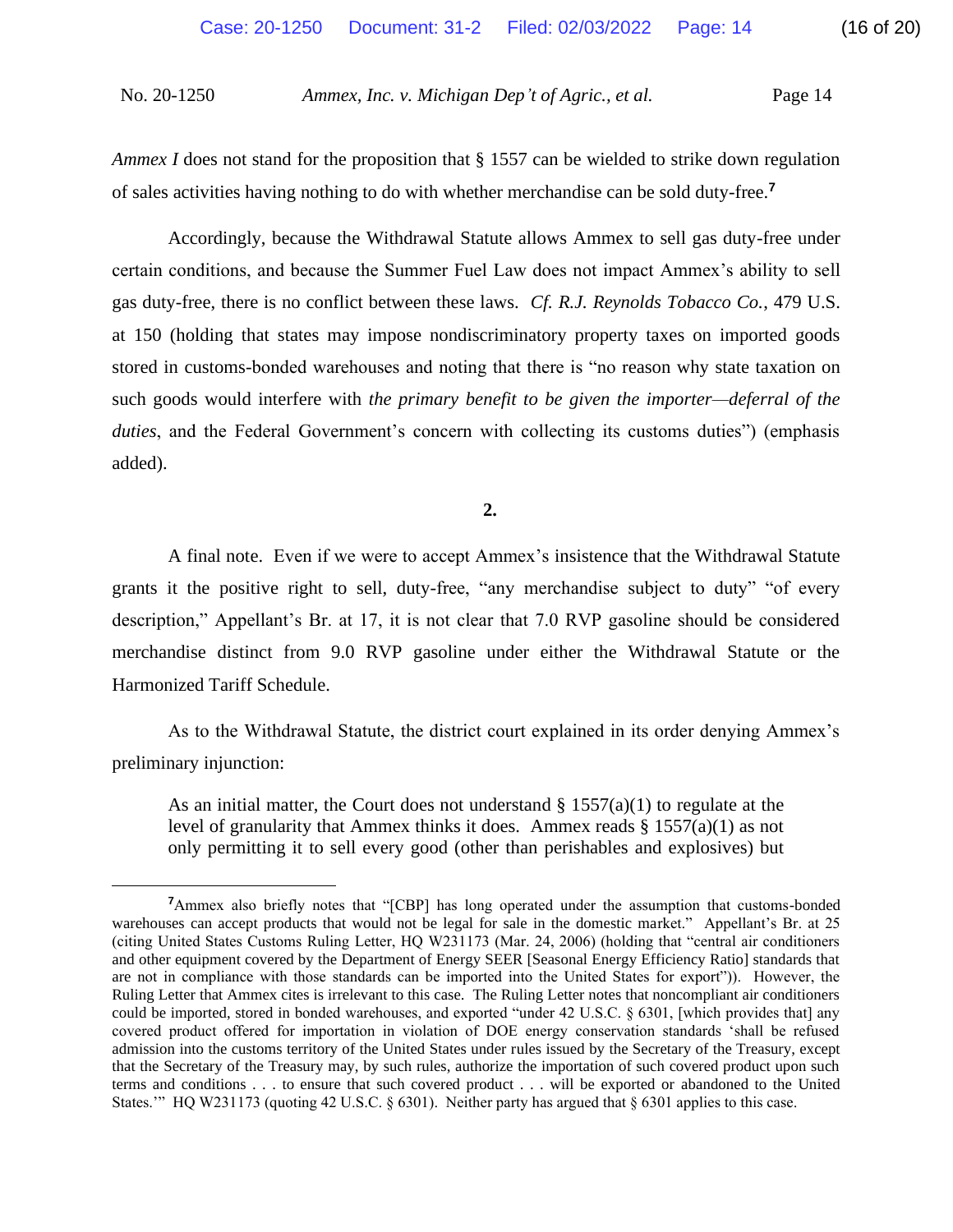sell gasoline, in Ammex's view the statute permits it to sell [7.0 RVP] gasoline. But the statute speaks of classes of goods (perishables)[,] not specific goods (strawberries)[,] let alone a specific variety of a specific good (California every variety of every good. It is not enough that  $\S 1557(a)(1)$  permits Ammex to strawberries).

. . .

A hypothetical leads to a similar reading of  $\S$  1557(a)(1). If a statute said, "any vehicles, with the exception of military vehicles, may be sold at a car dealership," be no defense for the dealership to say, "but the law says that 'any vehicles, with the exception of military vehicles, may be sold at a car dealership' and cars no one would think that the statute authorizes car dealers to sell vehicles without legally-required safety features (e.g., airbags). *See* 49 C.F.R. § 571.208; 49 C.F.R. § 571.101 *et seq*. That is, if a car dealer sold cars without airbags, it would without airbags are a type of vehicle."

 Here, the Summer-Fuel Laws do not preclude Ammex from selling a good. It may sell gasoline. The Summer-Fuel Laws at most preclude Ammex from selling a variety of gasoline, namely gasoline with a RVP above 7.0 psi. Or, viewed slightly differently, the Summer-Fuel Laws are like the airbags in the hypothetical, they ensure that a good meets a certain quality or safety standard. Either way, the Summer-Fuel Laws are not contrary to what Congress has said in  $§ 1557(a)(1).$ 

 Op. and Order Denying Pl.'s Mot. for Prelim. Inj., R. 34, PID 914–15. The district court's "goods, wares, and chattels of every description." Reply at 3 (quoting 19 U.S.C. §§ 1401(c), 1557(a)(1)). But Ammex's arguments struggle to overcome an additional hurdle: the gasoline that Ammex sells duty-free must itself be "subject to duty" as determined by the descriptions in § 1202, United States International Trade Commission, Harmonized Tariff Schedule of the if Ammex is correct that the Withdrawal Statute authorizes it to sell duty-free merchandise "of every description," it is not clear that 9.0 RVP gasoline would fall under a different dutiable observation and hypothetical are persuasive. Ammex responds to MDARD's version of this argument by reiterating that the CBP definition of "merchandise" is broad, as it encompasses the Harmonized Tariff Schedule. §§ 1500(b); 1557(a)(1). And the Harmonized Tariff Schedule does not differentiate among RVP levels in its listing for dutiable gasoline and motor fuels. *Id.*  United States, subheading 2710 27-5–16 (2022), <https://hts.usitc.gov/current>. Accordingly, even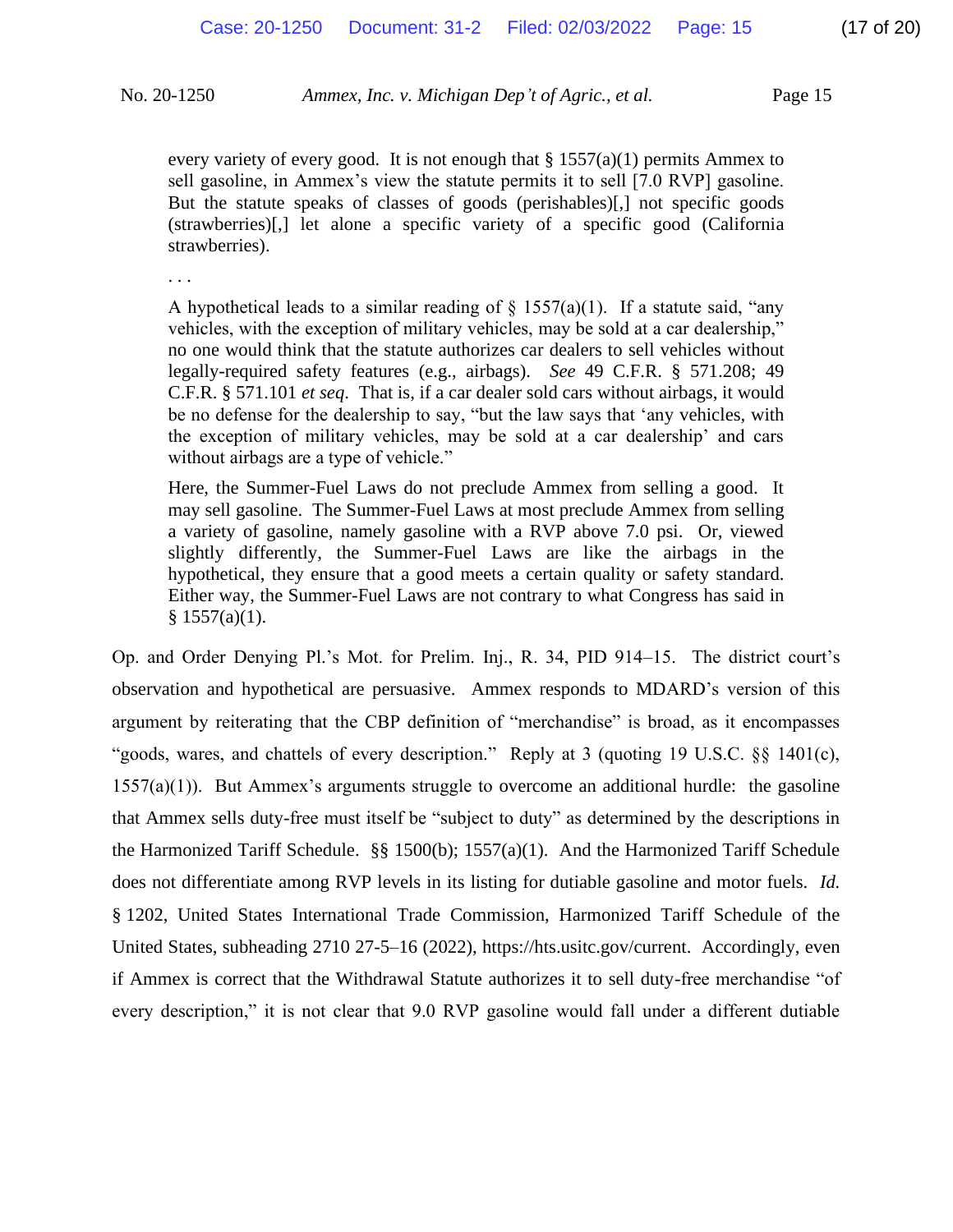description, for customs purposes, than 7.0 RVP gasoline.<sup>8</sup> Thus, even assuming that the Withdrawal Statute grants Ammex the positive right to sell duty-free merchandise "of every description," Ammex has not demonstrated that either the Withdrawal Statute or the Harmonized Tariff Schedule would consider 9.0 RVP gas to be of a different "description" than 7.0 RVP gas.

### **III.**

For the foregoing reasons, we AFFIRM the judgment of the district court.

 **<sup>8</sup>**Ammex warns that if this reasoning carries the day, "the state could impose any number of limitations on the products Ammex can sell through its duty-free store under the guise of public health regulations as long as the state was imposing restrictions on the types of goods sold, rather than a class of goods as a whole." Reply at 7–8 (noting that such a system could detrimentally impact its exports to Canada and result in "Congress's desire to create a duty-free industry with as few restrictions as possible [] suffer[ing] a death by a thousand cuts") (citing *Ammex I*, 24 C.I.T at 856).

 But Ammex's concern is, once again, premised on a misunderstanding of the scope of § 1557 and of Congress's goals in creating duty-free warehouses. Concurrent regulation, applied to a scheme that encourages it, is not "death by a thousand cuts."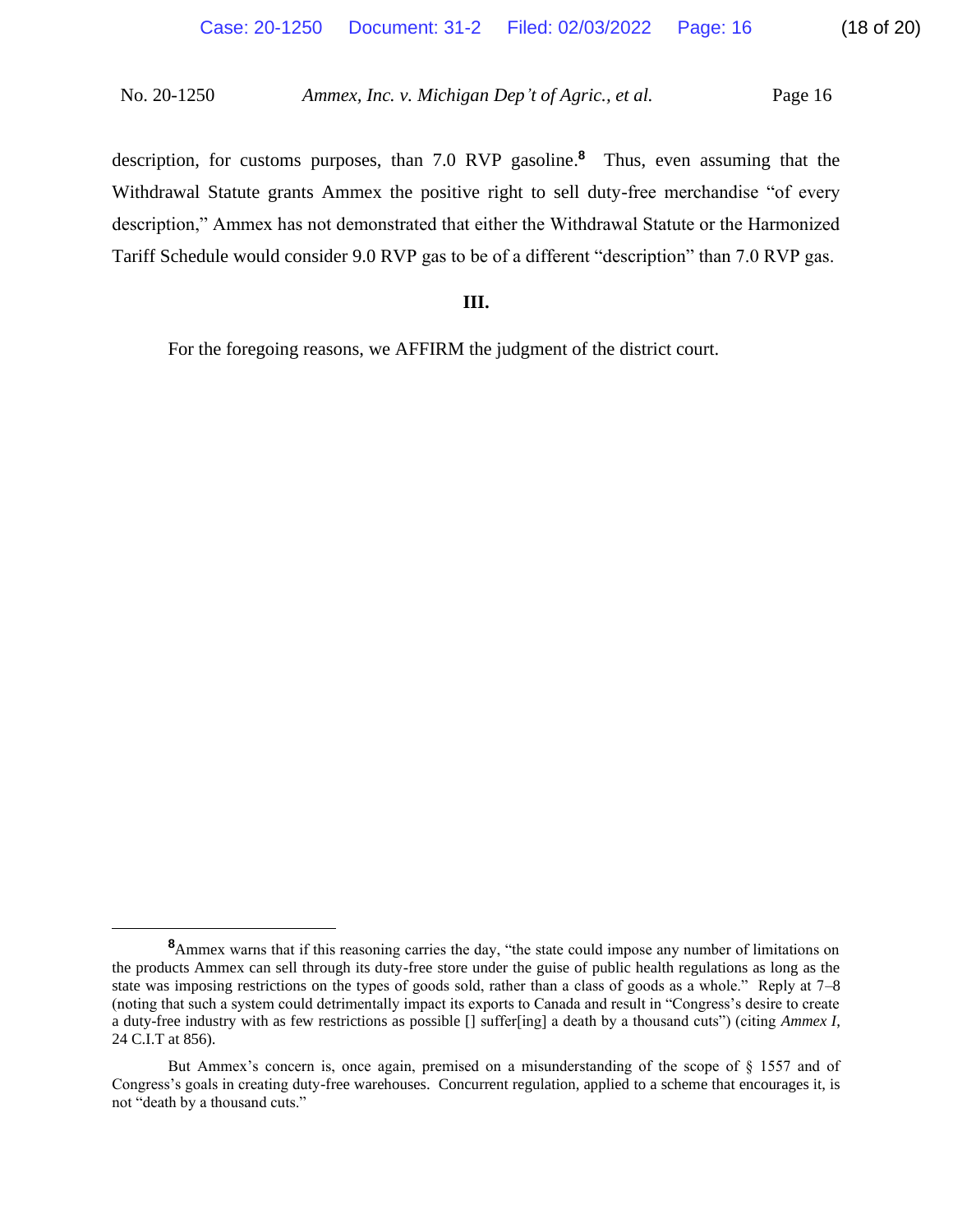# \_\_\_\_\_\_\_\_\_\_\_\_\_\_\_\_\_ **CONCURRENCE**

\_\_\_\_\_\_\_\_\_\_\_\_\_\_\_\_\_

 JOHN K. BUSH, Circuit Judge, concurring. I write separately because I would hold that the Summer Fuel Law is a state law for the reasons I set forth in *Ammex II*. *See Ammex II*, Summer Fuel Law is a federal law. *Id.* at 362–63. Therefore, under our precedent, I agree with 936 F.3d at 365–369 (Bush, J., concurring in the judgment). However, our majority held that the the majority's analysis and judgment here.